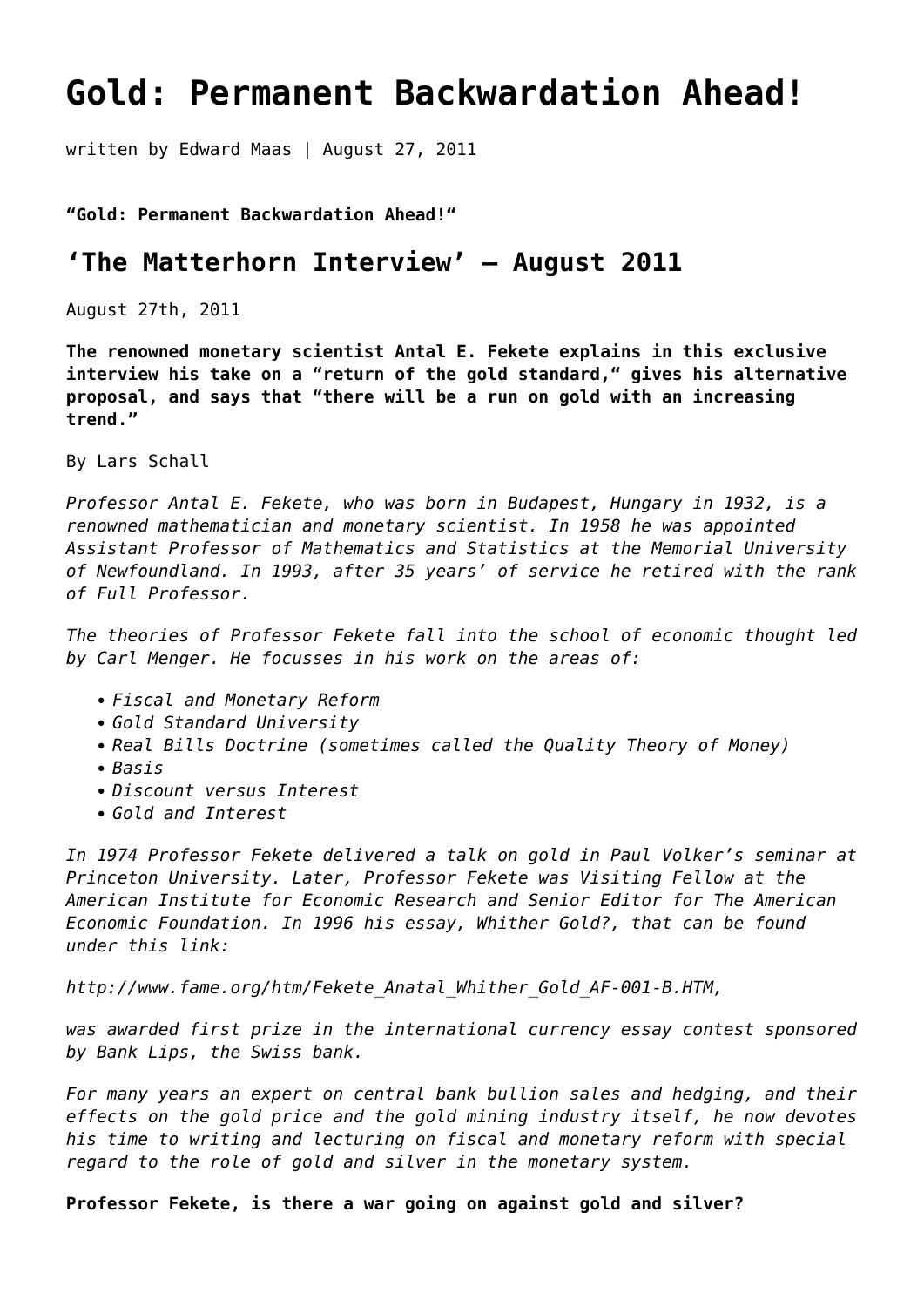Yes. Central Banks and governments look at them as a threat to their monopoly. They appear to be losing their war, at least since the year 2000.

# **Do you think that the precious metals markets are free markets?**

Gold and Silver are monetary metals, platinum and palladium etc. are not monetary metals. The first is not free, the second is "free" as much as markets can be said to be free today.

#### **Why should people pay attention to precious metals?**

There will be a run on gold and silver dumping paper money as paper wealth (e.g. stocks, bonds) self-destruct.

# **Is a return of the gold standard realistic?**

I don´t think it is without a lot more economic pain that will be inflicted upon the people (e.g. unemployment, serial bankruptcies, breakdown of law and order)

#### **Would you support a return of the gold standard, and if so: why?**

There is a more realistic plan, a hybrid monetary system in which silver, gold, paper circulate side-by-side at variable exchange rates.

Revive the Latin Monetary Union (LMU, 1886, 1927) and put the gold and silver coins of the LMU in circulation and refinance the government debt as a lowinterest long-term debt which is either gold-bonded or silver-bonded. This would eliminate the sovereign debt crisis and make the balancing of the government debt possible and easier. Certain taxes will be levied in monetary metals, e.g. import duties in gold, real estate taxes in silver, VAT in paper Euros. In other words, paper euros are no longer legal tender: in order to import, or in order to own your home you must pay taxes in gold or silver, not in paper.

#### **Who would be the winners and losers in such a scenario?**

Everybody (society) would be a winner. Bond speculators (banks sucking the blood of society) would be the losers.

#### **What does it mean if gold would go into backwardation?**

Gold going into permanent backwardation would force all other commodities one after another to go into backwardation. This would mean the remonetization of gold. Gold would no longer be available for purchase against paper money.

# **Will gold go into backwardation?**

Definitely. There will be a run on gold with an increasing trend, with longer or shorter setbacks. At each turn more gold goes into hiding, leaving less physical gold to support the trade of paper gold (gold futures, gold options). When the pool of physical gold goes dry, this is permanent backwardation of gold, ultimately all offers to sell gold against paper money